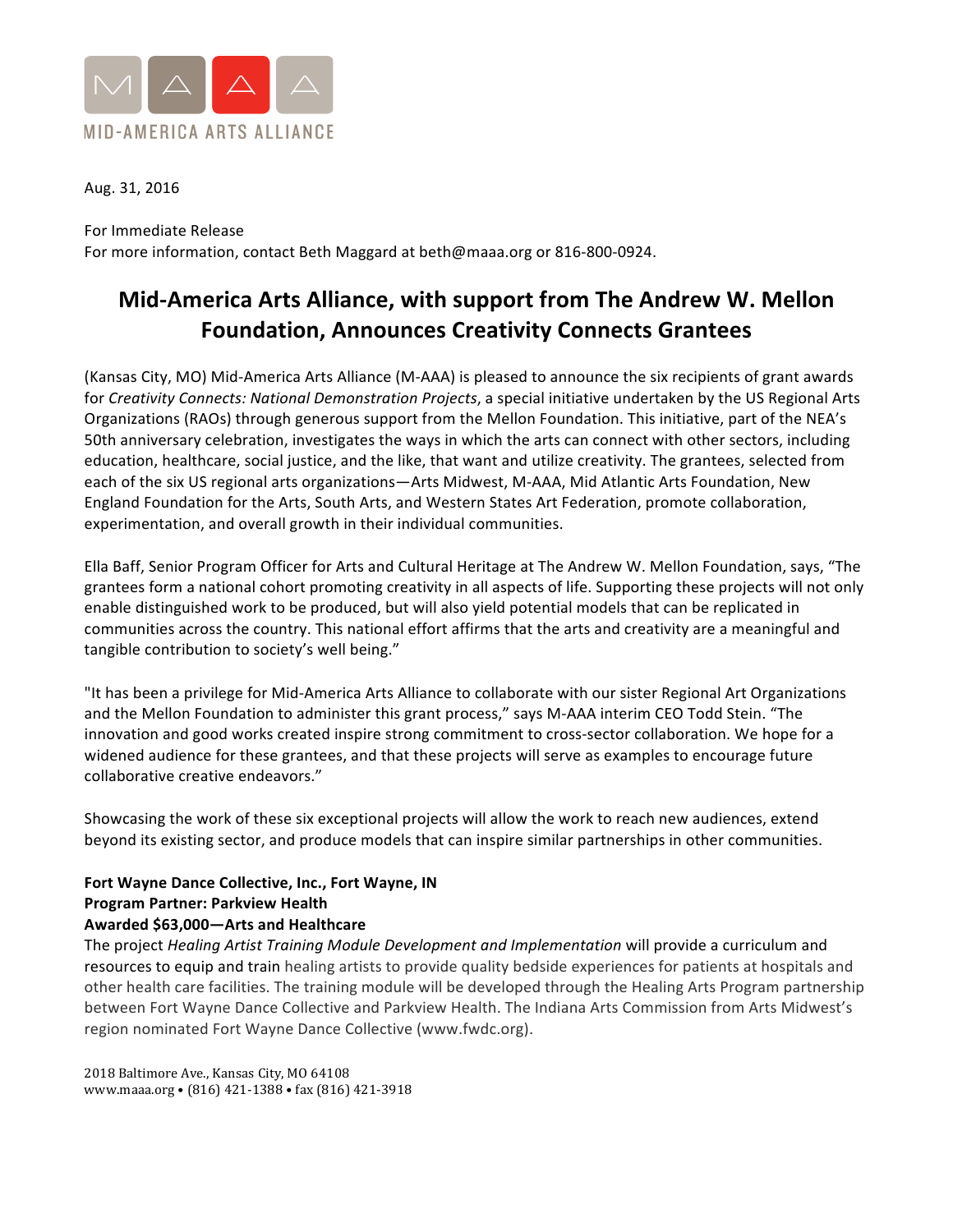## **Fusebox Austin, Austin, TX**

## **Program Partner: Eastside Memorial High School at the Johnston Campus Awarded: \$75,000—Arts and Education**

The Fusebox project connects arts, community, and health and culminates in a community café space in a location where renovation and reinvigoration of a deteriorated part of town are taking place through an ArtPlace grant. Called thinkEAST, the project teaches students about curating, producing, and managing events in cultural spaces, and it will operate a pop-up café during Austin's annual Fusebox Festival. The Texas Commission on the Arts from Mid-America Arts Alliance's region nominated Fusebox Austin (www.fuseboxfestival.com).

## The Center for Urban Pedagogy, Inc., Brooklyn, NY **Program Partner: The Bronx Defenders** Awarded: \$74,915-Arts and Social Justice

The project *CUP Civil Liberties Educational Toolkit* will include a variety of educational materials in various media on a range of interrelated topics designed to help individuals understand and assert their rights in the legal system. The goal is to illuminate policy using inventive design, empowering community members to advocate for themselves effectively. The Center for Urban Pedagogy's partner, the Bronx Defenders, provides innovative, holistic, and client-centered criminal defense, family defense, civil legal services, social work support, and advocacy to indigent people. New York State Council on the Arts from Mid Atlantic Arts Foundation's region nominated the Center for Urban Pedagogy (www.welcometocup.org).

# **Judy Dworin Performance Project, Inc., Hartford, CT Program Partner: Community Partners in Action** Awarded: \$75,000-Arts and Criminal Justice

The project *Bridging the Inside and Out: Arts, Prison and Social Service* will involve four residencies and employ video documentary to demonstrate and accentuate transformational impacts from its collective work with incarcerated and formerly incarcerated individuals, their children and families, prison staff, teaching artists, partnering social work staff, and students (taking a class in human rights studies) at Trinity College. There are plans to show the documentary on local public television. Community Partners in Action focuses on behavioral change and advocates for criminal justice reform for adults and youth in Connecticut. Connecticut Office of the Arts from New England Foundation for the Arts' region nominated Judy Dworin Performance Project (www.judydworin.org). 

## Deep Center, Inc., Savannah, GA

#### **Program Partner: Savannah Development and Renewal Authority** Awarded: \$75,000-Arts and Community Development

The project *Block By Block* builds upon the programming Deep Center currently offers and will include writing workshops in two neighborhoods (the East and the West Sides), culminating in public readings, art marches, and block parties. In 2015, the President's Committee on Arts and Humanities honored Deep Center with a National Arts and Humanities Youth Program Award. Georgia Council for the Arts from South Arts' region nominated Deep Center (www.deepkids.com).

# **City of Mesa/Mesa Arts Center, Mesa, AZ**

Program Partners: Oakwood Creative Care, Inc., Banner's Alzheimers' Institute, and The Summit at Sunland

2018 Baltimore Ave., Kansas City, MO 64108 www.maaa.org • (816) 421-1388 • fax (816) 421-3918